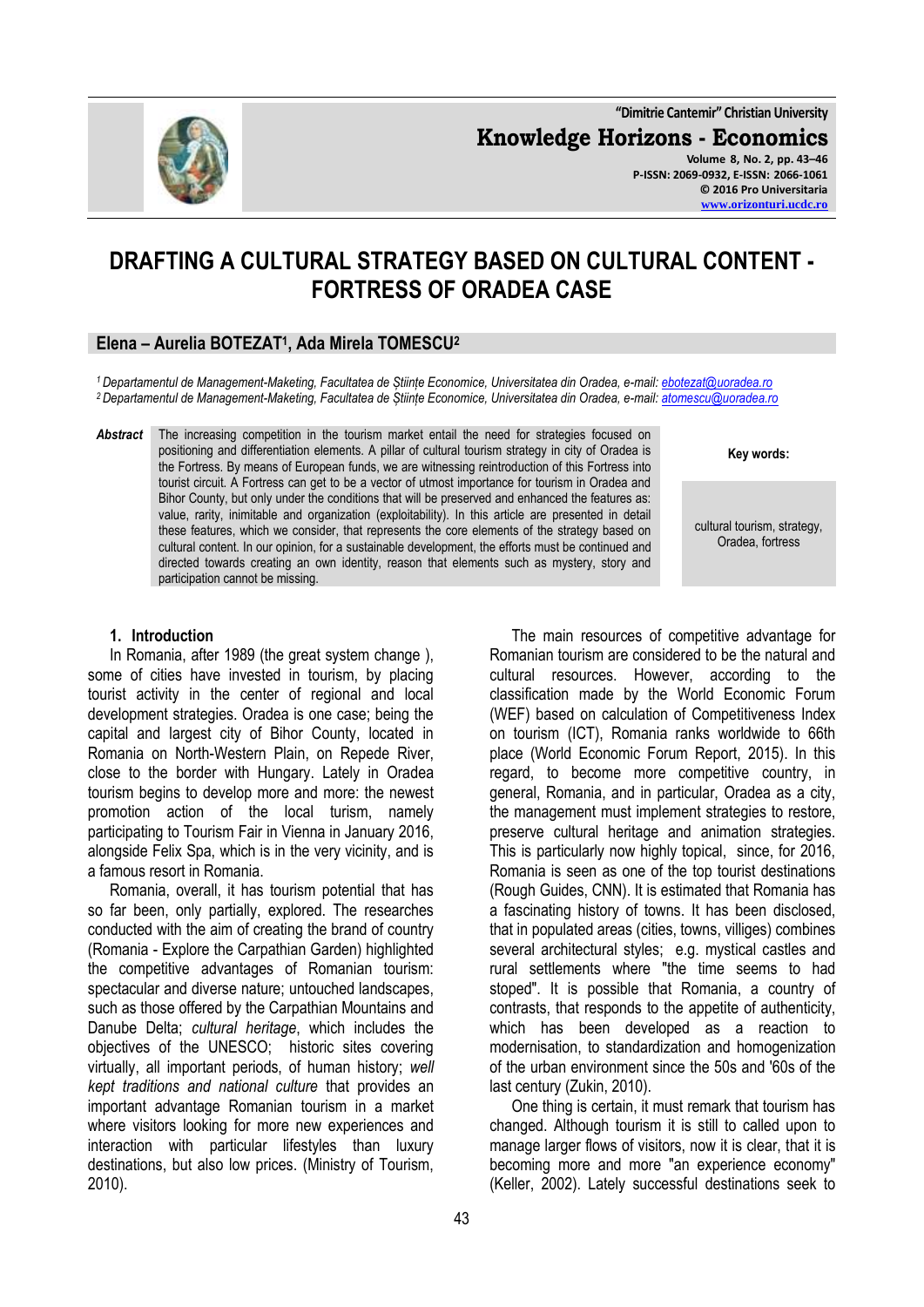gain a competitive advantage using "visual power" (Crouch and Lubbren, 2003; Dempsey, 2006) in combination with "local attractiveness" (Lippard, 1997).

# **2. The Market Trends**

In the context of some mutations, but also, *under the new information and communication technologies*, the tourism market is more dynamic than ever, the motivation of demand and thus, regarding *the duration of the tourist attachment* we are witnessing the *changing physiognomy commercial act.* Without abandoning the core purpose of any tourist activity, it is necessary to be understood it and to be evaluated this activity, in a strategic perspective, a perspective which considers the matter on the long term.

Another phenomenon that is worth mentioning is related to the emergence *of new components in the decision mechanism of purchasing*. Today, the buying decision is based, in whole lesser extent, on a single vector that has a determinant role in purchase, namely the price. Now, in most situations, demand bearer decide to buy according the binomial: *quality - price*. Instead, in future, this will be marked by a decisive trio. The purchasing decision will be done, according to the trio: *quality - price - life experience*. This does not automatically means that the world will become more rational in its trade options, but the tourists will increasingly known better, and more analytical their needs. As a result, a tourist destination which wants to develop will have to take into account *early warning systems* regarding future market behavior. Such a system requires identification and current use in its strategic management of the destination, of a *complex system of performance indicators*, both quantitative and qualitative. Their role is to report the predictable changes in the competitive environment of the tourist market, and to shape the viable solutions (Pop, Petrescu, 2008).

*Tourism market competitiveness is increasingly driven by differentiation*. Subject to competitiveness, the travel now must be personalized, becoming more through differentiation and cultural content can do successfully. Modeling of the personalized offer will be achieved through the setting up of the organizational systems of destinations, which are circumscribed to strategic management principles. As a result, will succeed and will have success, those who will quickly learn how to *supply better service, and provide better benefits*, at the same time *differentiated products from competition* (Sickler, 2006).

All these trends reinforce the idea that when drafting of a strategy focused on cultural content, the emphasis must focus on the tourist experience, that to become an integrant part of the paradigm: "do and tell story" (Vargo and Lusch, 2004).

## **3. Oradea Fortress - The Core of Tourism Development Strategy in Oradea**

Tourism development in Oradea is seen as an opportunity for the city opening to the outside and to the inside to stimulate initiative. Tourism provides the framework to recovery of cultural heritage, ethnic and religious and therewith building an own identity. Cultural tourism is placed in the center of Oradea tourism development strategy. We consider appropriate this approach, that can represent an important step in restoring the city growth, also being an important stage for winning a major position in area (Herrero et. Al, 2005; Liu & Lin, 2011).

One of the pillars of cultural tourism strategy in this city is the Fortress of Oradea. Currently, it covers an area of 150,000 square meters. For nine centuries of existence the fortress of Oradea had a tumultuous and eventful history. Until 1241 it was a fortress with earthen rampart and wooden palisade, afterwards, it has rebuilt, as a circular stone fortresses (a five star shape, a relatively rare form, typically are fortresses with foursquare).

Oradea Fortress was built between 1570-1618 by Italian architects, and is considered the best preserved Italian Renaissance fortress of Central Europe. Between 1092-1557 he served as the residence of the Roman Catholic Diocese of Oradea, during which the city became an important religious and cultural center of that times. In the fortress had operated a library, an observatory, a printing press and a school. In the Catholic Church and its graveyard had found eternal rest, no less than, seven crowned heads. Starting with the year 1557, the fortress played strictly military role, being besieged several times, namely: Tatars (1241), Turks (1474, 1598, 1658, 1660), Transylvania rioters (1290, 1514, 1664, 1703-1710), the armies of the Principality of Transylvania (1557, 1603) and the Austrians (1692). Throughout its history of over 750 years, the fortified fortress was only twice conquered. In autumn 1598 the city was besieged unsuccessfully for five weeks by Turkish armies. Residents of fortress had on their side prince, Michael the Brave, also the rains that flooded the Ottoman camp and diseases that have decimated it.

This year (2016) we are witness the ending of the restoration and to the revitalization of fortress, by the project "Revitalization of Oradea Fortress for Entry into the Tourist Circuit" that started in the year 2009. The total value of project was 36,780,329.12 lei (about 879.9121,77 EURO June 2009), of which financial grants: 28,717,702.60 RON, and beneficiary contribution: 7,477,075.65 lei. The project was aimed to reintroduce Oradea Fortress into tourist circuit regionally, nationally and internationally as a representative center for regional cultural heritage, next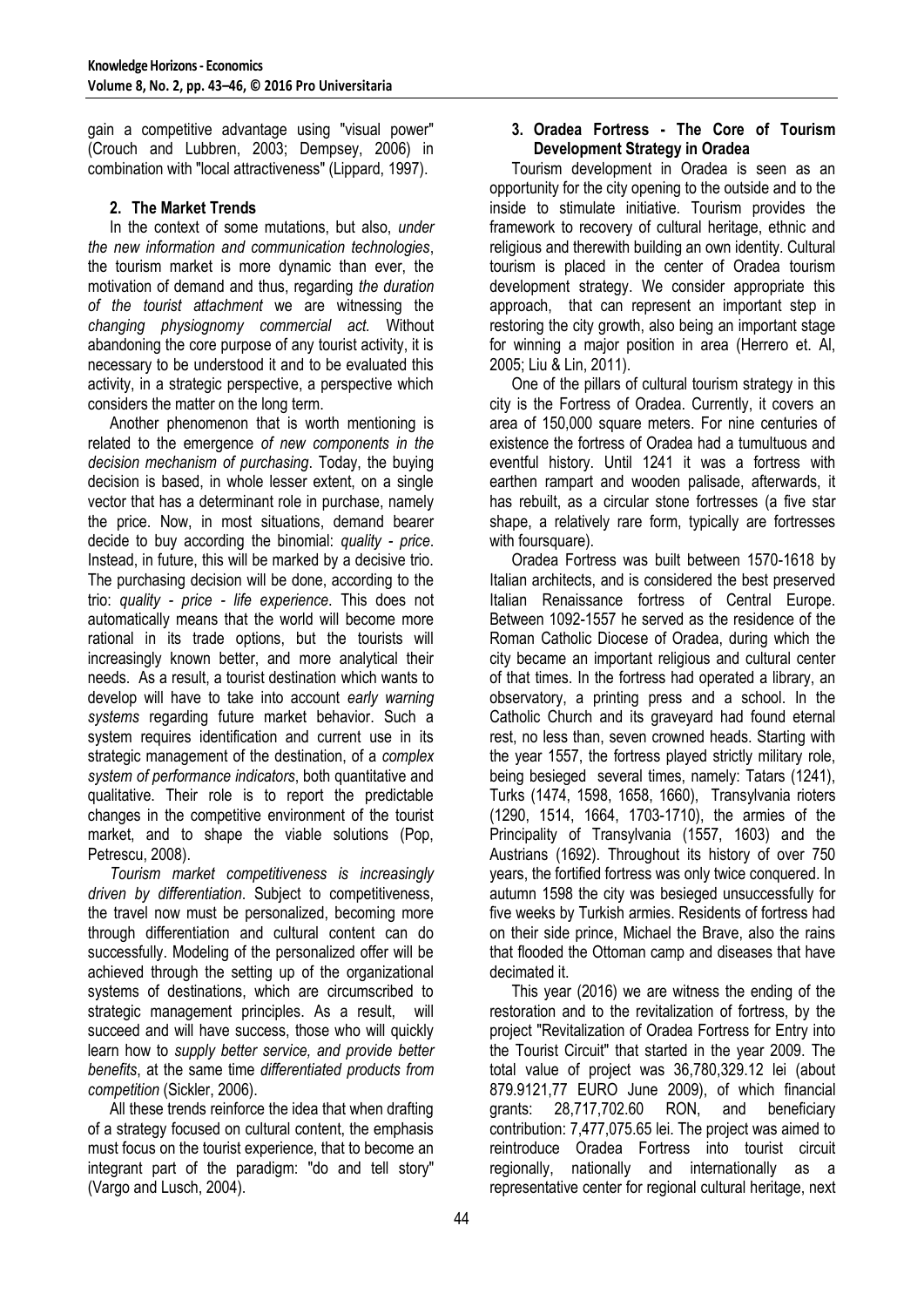to creating additional revenue at regional and local level and create new jobs in the field of culture, tourism, and of all the related economic sectors. [\(http://www.oradea.ro/cetatea-oradea/despre](http://www.oradea.ro/cetatea-oradea/despre-proiect/index.php)[proiect/index.php\)](http://www.oradea.ro/cetatea-oradea/despre-proiect/index.php)

The project was based on an integrated approach, which foresaw: consolidation, preservation and restoration, that confer a functionality for eight buildings with a total area of 13514.7 square meters - about 190 rooms; introduction of compatible functions with monument by creating 19 functions (of tourism, and cultural), namely: a museum, library, exhibition spaces, medieval restaurant, traditional centers to promote traditional art and crafts, etc.; beside to increased accessibility to the monument, namely: restoration, development of access roads, exterior lightening and decorative landscaping of the area; creating and hosting a cultural consortium (organizer of two annual festivals and other 20 small cultural events. All these should extend the tourist season by introducing Oradea Fortress into European cultural tourist circuit by revitalization of traditional economic activities of the City, etc. (Internal data Oradea City Hall, Oradea Fortress website).

In our opinion, the fortress of Oradea can get to be an extremely important vector for Bihor County tourism and Oradea, under the conditions that It will be preserved and enhanced the features as: value, rarity, inimitable and organization (exploitability).

Oradea Fortress is a valuable resource which generates additional income and increases the held market share. Rehabilitation of the fortress took into account an area of 27 028 square meters (buildings, green spaces and access roads). Last year, 2015 were recorded 10125 visitors considering the 119 new jobs created, increasing energy efficiency by 100%, also the facilitation the access of tourists to rehabilitated heritage objectives, it may considered that the objectives of project were attained 100% (internal data Oradea City Hall project website Oradea fortress).

A tourist resource is considered to be rare, if number of competitors is relatively small. Scarcity, once known and recognized, there is as the sustainable attribute. Of course, the best case is when we are dealing with one owner of the resource, and so is the case of fortress of Oradea. It is a positive fact, due from the fact that each community is unique, and this is what makes the difference. In terms of economic performance, this stems to notoriety of the resource. In other words, a scarce resource in tourism is more valuable, insofar as is known being notorious, at the same time being higher ranked in the tops of specialist, namely like "best / most ..." Either in our case there is still much work in this regard.

Imitation of a resource involves two different

relative aspects: imitation itself and the substitution. A resource is considered inimitable whether a competitor can not take possession of them in a short time, or if the purchase do not induce cost disadvantages. Unsubstitutive means that a competitor is unable to get the same benefit from a different mix of resources. Only if a resource is inimitable, is kept the advantages of the value and the rarity. The time "play" for this type of resource, in that it creates a barrier against copy of original. Specifically, imitation, in economic terms, would involves very high costs. After Barney (1991), we are dealing with costs related to historical conditions determined by the position in time and space, the lack of a identifiable causality of the resources, or of their way of combining, by the social complexity that generates a psychosocial phenomenon, and by unique protection of legal, by patent type for example.

Regarding the degree of exploitation and resource organization, there were made some progress. In this regard we mention that are organized guided tours thus are offered information on Bihor Oradea and accommodation, various services, programs and tourist routes, events. In the Fortress operates the following exhibitions: Archaeology exhibition Oradea Fortress - Hall Grifoni, Lapidary - the ground floor; and in basement exhibition "Resistance and Repression in Bihor County", also exhibition "Illusion and Reflection, aspects of life Count Miklos Banffy". [\(http://www.oradea-online.ro\)](http://www.oradea-online.ro/)

This will enable the extension of the tourist season to 200% (more visitors in the winter months) and increasing the number of tourists in 2020 to 300%. There are planned the organization of 10 annual Festivals and about 20 small cultural events. (Internal data Oradea City Hall, Oradea Fortress project website).

## **Conclusion**

In conclusion, a cultural tourism strategy based on cultural elements to become successful requires a multidisciplinary approach and the involvement of all those concerned, meaning those gathered into the city and county management. The next mandatory step that is required in this particular case of Oradea Fortress is to create "the Image of the Fortress", that is tight linked to an own identity and an own atmosphere, reason that elements such as mystery, story and participation cannot be missing.